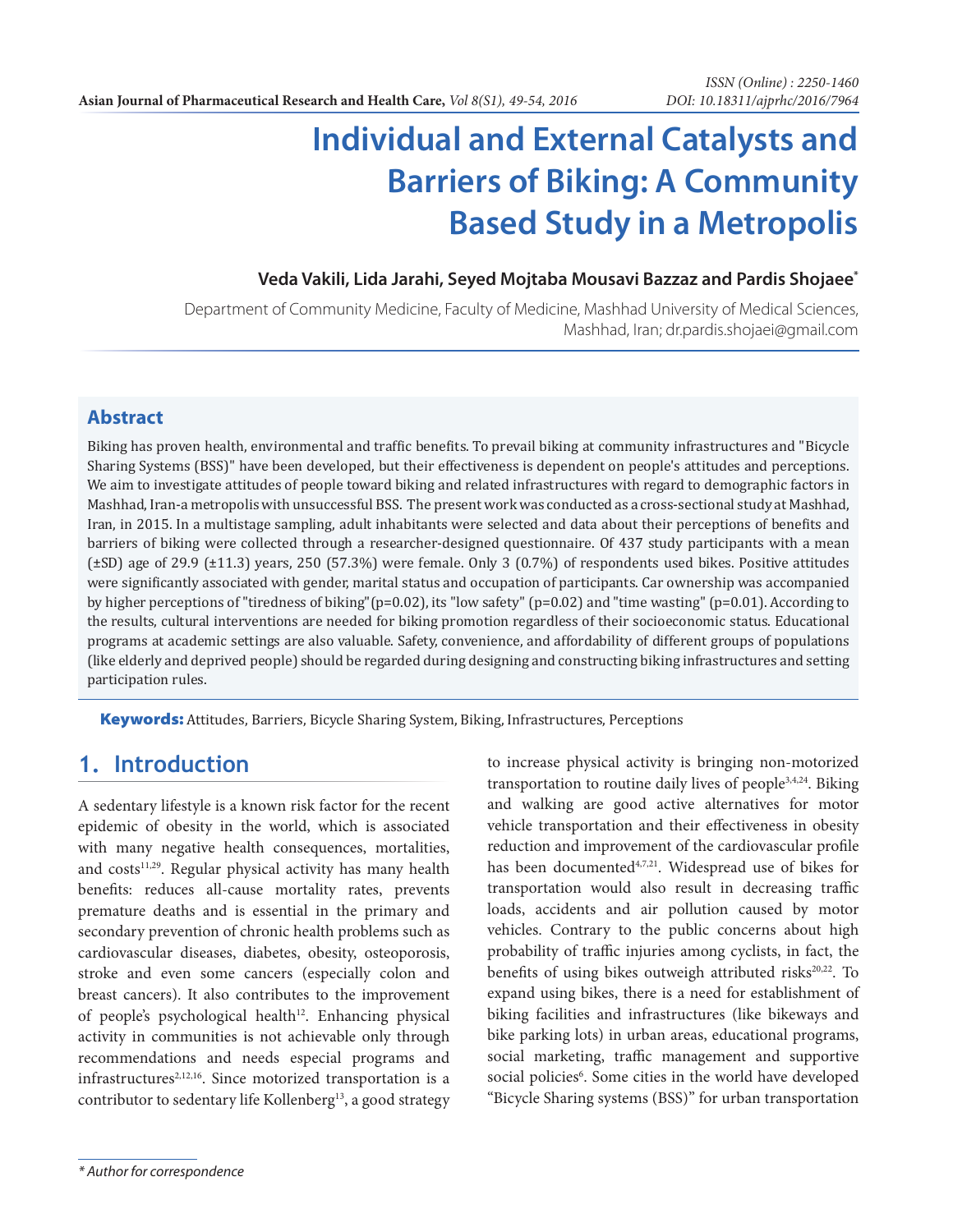to provide the opportunity of using bikes for public<sup>15,25</sup>. In these systems, people can rent a bike from one station in the city, use it for their routine commute and at the end of their journey they must give it back to another station near their destination<sup>9,27</sup>. BSS is an adaptable, affordable, convenient, healthy and economically beneficial method for transportation that alleviates traffic and related injuries, reduces air pollution and overcomes the problem of low parking room in crowded cities<sup>14</sup>.

 The rate of cycling among Iranians is low because of different reasons such as cultural beliefs, higher social acceptance of using cars, limited advertisements, lack of knowledge about biking benefits, low safety of biking paths, barriers for use among women, environmental factors and financial barriers<sup>10,23</sup>. BSS have been established in some cities of Iran<sup>2,10,19</sup>, but despite high expenditures on these projects, they couldn't be as effective as desired<sup>16,19</sup>. In fact, only establishment of infrastructures and BSS does not guarantee biking promotion and people's attitudes and perceptions are important determinants of the usage of these facilities<sup>1,5</sup>. Mashhad at the north east of Iran is the second largest city in Iran and is one of the important religious places among Muslims. Increased numbers of inhabitants besides overload of tourists have made this city overcrowded and caused traffic trouble. This traffic overload is to some extent that has made routine and necessary urban travels annoying challenges and made authorities to seek remedies in this regard. Primarily, biking paths and lanes and later BSS have been developed in Mashhad, but they have not been successful in increasing biking rates and alleviating traffic. Given the failure of biking facilities in Mashhad, we tried to

investigate attitudes of some inhabitants toward biking and its infrastructures with regard to their demographic characteristics to find the reasons for such a low adoption of biking in this area. The findings of this study can be useful in detecting points for intervention in order to promote biking and increasing the effectiveness of established infrastructures in this area.

### **2. Methods**

This cross-sectional study was carried out during June-September 2015 in Mashhad. Based on the review of relevant literature, interview with some inhabitants of Mashhad and students and academician of Mashhad University of Medical Sciences, researchers designed a questionnaire for investigating people's perceptions of different aspects of biking and their attitudes toward related infrastructures. Researchers tried to cover all important tips in their questionnaire. A brief review of the questionnaire is available in Table1.

Demographic information also has been included in the questionnaire. In order to obtain a representative sample, equal numbers of questionnaires were distributed in public places of all municipal areas of Mashhad through a multistage sampling. Public places were parks, banks, libraries, mosques and streets and convenience sampling was exerted in each place. Only adult inhabitants (18 years or older) were included in the study. A group of 5 medical students tried to declare the importance of study for all respondents. People completed questionnaires themselves. If respondents were unable to complete forms, interviewers asked each question and completed the

**Table 1.** A brief review of the questionnaire used in order to determine different attitudes toward biking and related infrastructures

| Questions to assess attitudes                      | Positive attitudes | Biking is environmentally friendly                                         |  |  |  |
|----------------------------------------------------|--------------------|----------------------------------------------------------------------------|--|--|--|
| toward different aspects of biking                 |                    | Biking has health benefits                                                 |  |  |  |
|                                                    |                    | Biking alleviates traffic                                                  |  |  |  |
|                                                    |                    | Biking is an affordable way for transportation (cost-effective)            |  |  |  |
|                                                    |                    | Biking is a flexible method for transportation (bike doesn't occupy much   |  |  |  |
|                                                    |                    | space and can easily pass through cars in heavy traffic congestions)       |  |  |  |
|                                                    | Negative attitudes | Biking is tiring                                                           |  |  |  |
|                                                    |                    | Biking is not safe (leads to accidents and injuries)                       |  |  |  |
|                                                    |                    | Biking takes a lot of time (time-wasting method for transportation)        |  |  |  |
|                                                    |                    | There is high risk of bike theft in the streets                            |  |  |  |
| Questions to assess attitudes toward biking infra- |                    | Presence of biking infrastructures (bike paths, especial parking lots, and |  |  |  |
| structures                                         |                    | BSS system) is an important factor for biking                              |  |  |  |
|                                                    |                    | Rules for participation in BSS are difficult                               |  |  |  |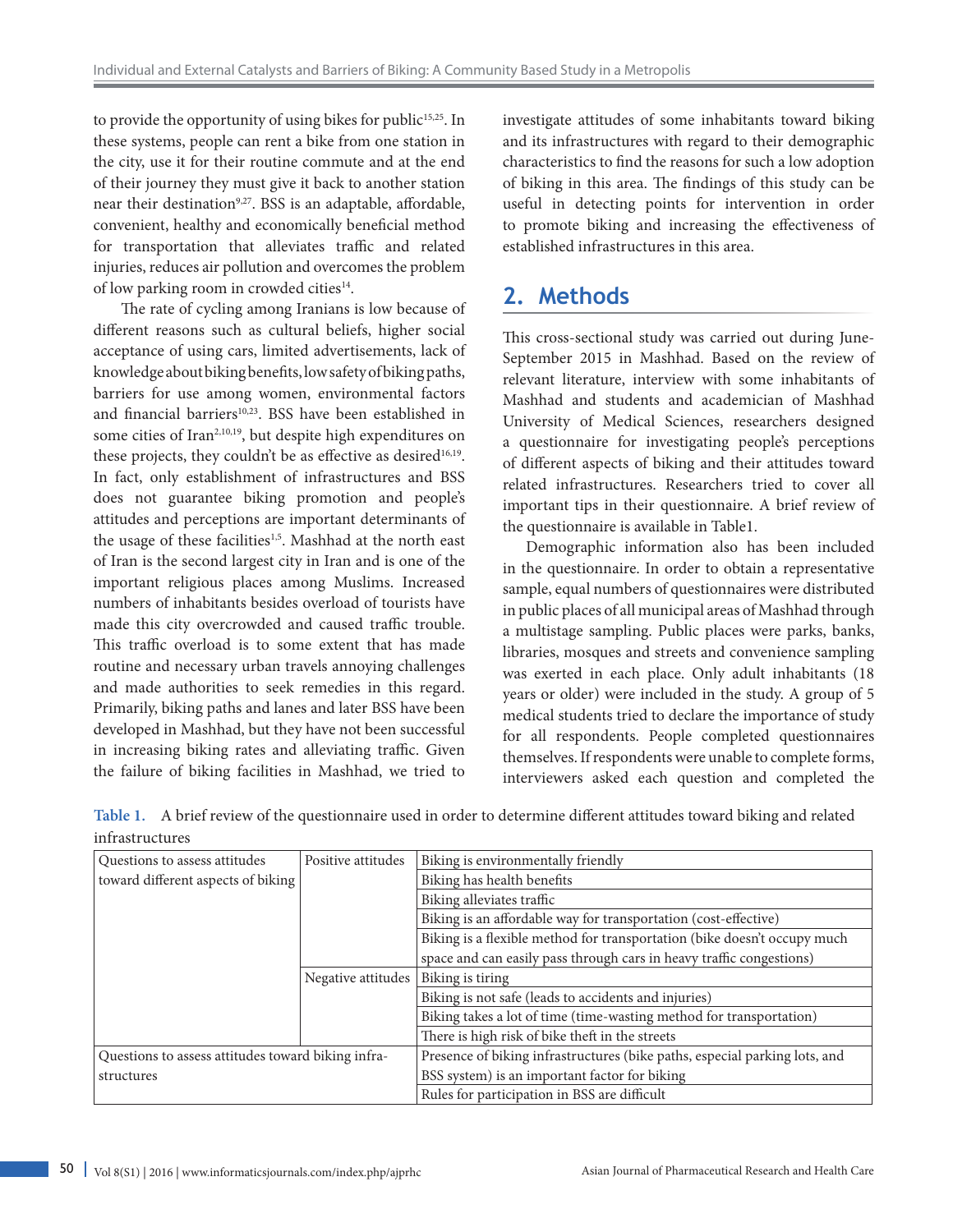questionnaires. Responses to each question were ranked from 1 to 5 based on Likert scaling. People responded to each question, according to their perception of the importance of that feature: score 1 meant it was the least important feature and 5 meant the most important. Data were extracted from questionnaires and analyzed by SPSS version 11.5. For statistical analysis, we used Spearman Correlation, Mann-Whitney and Kruskal-Wallis tests. Statistically, significant level was considered ≤0.05 in this study.

## **3. Results**

A total of 437 Mashhad inhabitants with mean (±SD) age of 29.9  $(\pm 11.3)$  years (ranged from 18 to 76) entered the study. Of the participants, 250 (57.3%) were female and 387 (88.5%) were high school graduates or with greater academic degrees. Of respondents, 242 (55.9%) were married and 191 (44.1%) were single. The frequencies of different occupational categories among the study population are as follows: 146 (34.8%) students, 113 (27%) employees, 57 (13.6%) housewives, 96 (22.9%) self-employed and 7 (1.7%) unemployed. Frequencies of prominent methods of transportation among respondents are listed in Table 2.

Car ownership was reported in 240 (55%) of respondents. With the lack of sufficiently available and reliable answers to the demographic questions that investigated income and economic level in this study, we used car ownership and car price as indicators of respondents' economic status. We considered car owners to be at least in moderate economic status and to separate wealthy people; we set the car price of 500 million Rials (with the exchange rate of 34500 Rials for each Dollar) as the cutoff point. Among car owners 164 (68%) reported car price of less than 500 million Rials and 76 (32%) reported owning a car with the price of ≥500 million Rials. Mean ranks for each feature among total population and gender specific ranks are listed in Table 3. Mean ranks for each question, according to other demographic factors (marital status, educational level, job and economic

condition) are listed in Tables 4–6.

First five questions of the questionnaire (Table 1), investigated positive attitudes toward biking, and the ranks of these questions were all positively correlated with age. (All p-values were <0.001 and r=03, 0.15, 0.15, 0.2 and 0.16, respectively).

Questions 6-9, investigated negative attitudes toward biking. Age was correlated with the ranks for "fatigue induction" (p=0.04, r=0.1) and "low safety" (p=0.03, r= 0.1) of biking; but it was not correlated with the ranks of "wasting time of bikes" (p=0.45) and "high risk of being theft" (p=0.07).

Questions 10 and 11 (Table 1), focused on the infrastructures. The given ranks to the "importance of availability of infrastructures" were positively correlated with age ( $p=0.001$ ,  $r=0.17$ ), as well as the given ranks to the "difficulty of BSS participation rules" (p=0.04, r=0.14).

# **4. Discussion**

Mean age of about 30 years and high frequency of university students (about 40%) among respondents show that most findings of this study can be generalized to young citizens of Mashhad. While 46% of our study population used private cars and 61% used public motor vehicles, the rate of biking was only 0.7%. Prevalence of using private cars and public motorized transportation methods in this study is similar to the study of Mokhtari<sup>19</sup>, Isfahan, Iran, but the rate of biking in this study is lower (rate of biking is 0.7% in our study, compared to 8.37% in the study of Isfahan). Generally, using bikes for transportation in Iran is lower than many other countries, especially European ones with high adoption of biking<sup>1,19</sup>. Of 240 car owners, just 201 (84%) reported using their cars for transportation and 16% of them did not use their private cars and preferred public transportation. Nowadays, having a private car is a criterion of social acceptance in Iran and most people try to have one. Many of private cars are in fact useless at home garages because the owners prefer to commute by public vehicles to avoid stress of driving and wasting time in traffic congestion $18$ . With the availability

**Table 2.** Frequency of prominent methods of urban-transportation among study participants

|         | Only Private car, $N$ (%) Private car along with bus, taxi or | Only Bus, taxi or metro, $N$ (%) Motorcycle, $N$ (%) Bike', $N$ (%) |         |        |
|---------|---------------------------------------------------------------|---------------------------------------------------------------------|---------|--------|
|         | metro, $N$ $(\%)$                                             |                                                                     |         |        |
| 158(36) | 43 (10)                                                       | 223(51)                                                             | 10(2.3) | 3(0.7) |

\*One of the respondents used bicycle as the only vehicle of transportation and 2 others reported biking besides other methods of transportation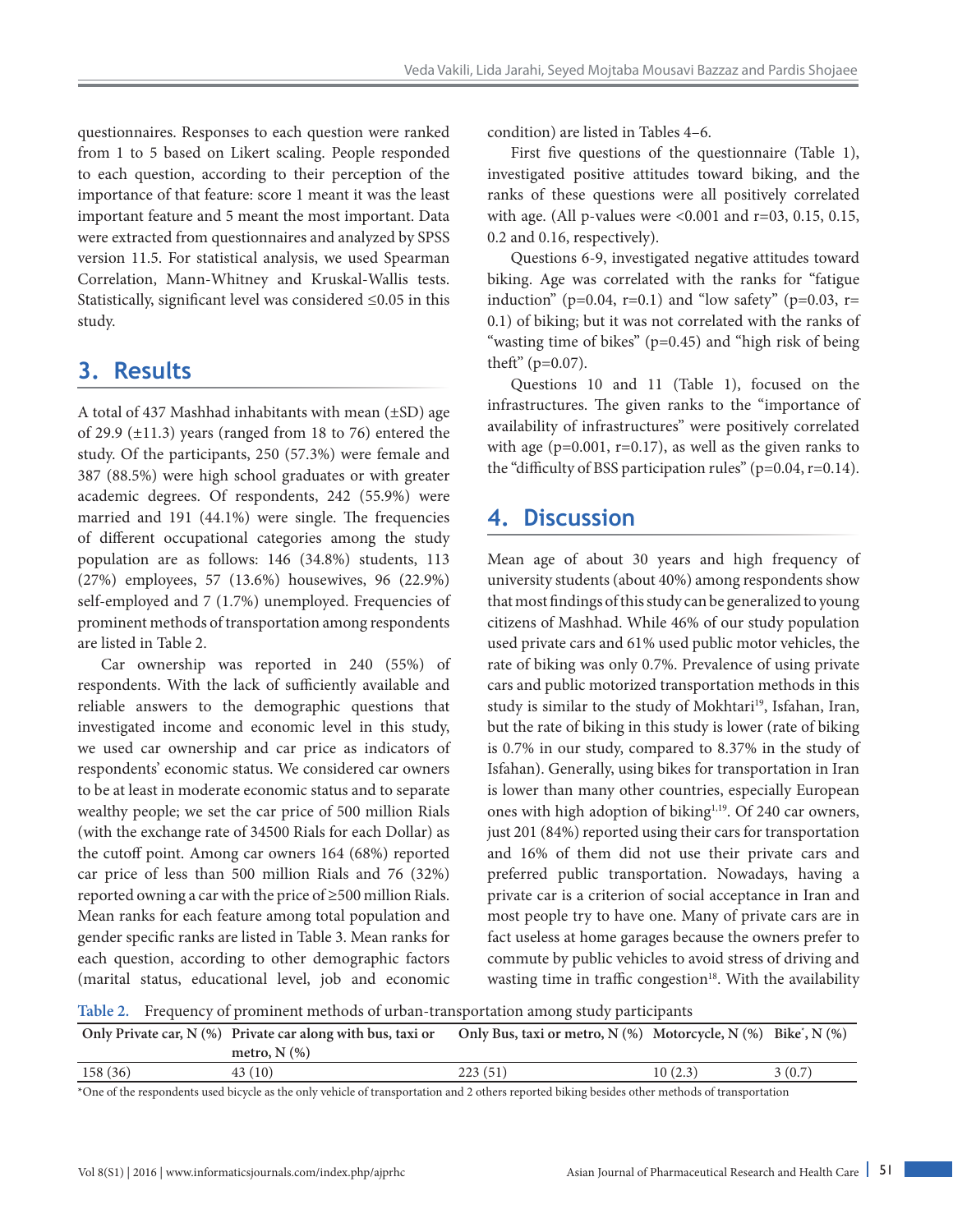| <b>Attitudes</b>                  | Ranks among         | Ranks among wom-   | p-Value | Ranks among total par- |
|-----------------------------------|---------------------|--------------------|---------|------------------------|
|                                   | men (Mean $\pm$ SD) | en (Mean $\pm$ SD) |         | ticipants (Mean±SD)    |
| Being environmentally friendly    | $4.08 \pm 0.07$     | $4.22 \pm .05$     | 0.28    | $4.17 \pm .95$         |
| Healthy transportation method     | $3.97 \pm 0.07$     | $4.24 \pm .05$     | 0.015   | $4.13 \pm .93$         |
| Reducing traffic                  | $3.97 \pm 0.07$     | $4.24 \pm .05$     | 0.015   | $3.96 \pm 1.08$        |
| Low costs                         | $3.6 \pm .09$       | $3.9 \pm .65$      | 0.03    | $3.77 \pm 1.11$        |
| Flexibility                       | $3.61 \pm .08$      | $3.89 \pm .06$     | 0.006   | $3.77 \pm 1.03$        |
| Causing tiredness                 | $4.00 \pm 0.07$     | $4.00 \pm .06$     | 0.69    | $4\pm.98$              |
| Not enough safety                 | $4\pm.07$           | $3.98 \pm 0.07$    | 0.96    | $3.99 \pm 1.03$        |
| Wasting time                      | $3.96 \pm 0.07$     | $3.90 \pm 0.06$    | 0.73    | $3.93 \pm .99$         |
| High risk of bike theft           | $3.65 \pm .08$      | $3.92 \pm .06$     | 0.018   | $3.80 \pm 1.11$        |
| Presence of infrastructures       | $3.74 \pm 0.09$     | $3.86 \pm 0.07$    | 0.43    | $3.80 \pm 1.15$        |
| Difficult BSS participation rules | $3.99 \pm 0.07$     | $4.18 \pm .06$     | 0.04    | $4.10{\pm}.99$         |

| Table 3. Total and gender-specific mean ranks of attitudes among study participants |  |  |  |  |  |  |  |
|-------------------------------------------------------------------------------------|--|--|--|--|--|--|--|
|-------------------------------------------------------------------------------------|--|--|--|--|--|--|--|

**Table 4.** Mean ranks for attitudes according to marital status and education of study participants

| <b>Attitudes</b>            |                 | <b>Marital</b> status          |         |                            | Education <sup>*</sup> |         |
|-----------------------------|-----------------|--------------------------------|---------|----------------------------|------------------------|---------|
|                             | Ranks in sin-   | Ranks in married               |         | p-Value Ranks among under- | Ranks among grad-      | p-Value |
|                             |                 | gles Mean±SD) people (Mean±SD) |         | $graduates (Mean \pm SD)$  | uates (Mean $\pm$ SD)  |         |
| Being environmentally       | $3.95 \pm 0.07$ | $4.34 \pm .05$                 | < 0.001 | $4.30 \pm .14$             | $4.14 \pm .04$         | 0.15    |
| friendly                    |                 |                                |         |                            |                        |         |
| Healthy transportation      | $3.96 \pm 0.07$ | $4.27 \pm .05$                 | 0.002   | $4.19 \pm .17$             | $4.11 \pm .04$         | 0.12    |
| method                      |                 |                                |         |                            |                        |         |
| Reducing traffic            | $3.96 \pm 0.07$ | $4.27 \pm .05$                 | 0.002   | $4.17 \pm .13$             | $3.94 \pm .05$         | 0.22    |
| Low costs                   | $3.6{\pm}.08$   | $3.9 \pm .07$                  | 0.004   | $4 + .17$                  | $3.75 \pm .06$         | 0.04    |
| Flexibility                 | $3.69 \pm 0.07$ | $3.84 \pm .06$                 | 0.15    | $3.71 \pm .15$             | $3.78 \pm .05$         | 0.65    |
| Causing tiredness           | $3.92 \pm 0.07$ | $4.07 \pm .05$                 | 0.26    | $4.0 \pm .17$              | $4.01 \pm .05$         | 0.52    |
| Not enough safety           | $3.94 \pm 0.07$ | $4.04 \pm 0.06$                | 0.37    | $3.83 \pm .18$             | $4.02 \pm .05$         | 0.81    |
| Wasting time                | $3.9 \pm .07$   | $3.95 \pm .06$                 | 0.75    | $3.93 \pm .16$             | $3.94 \pm .05$         | 0.77    |
| High risk of bike theft     | $3.77 \pm .08$  | $3.82 \pm .07$                 | 0.54    | $4.12 \pm .18$             | $3.76 \pm 0.07$        | 0.003   |
| Presence of infrastructures | $3.68 \pm .08$  | $3.92 \pm 0.07$                | 0.015   | $4.06 \pm .14$             | $3.76 \pm 0.06$        | 0.11    |
| Difficult BSS participation | $4.02 \pm .07$  | $4.17 \pm .06$                 | 0.21    | $4.04 \pm 0.17$            | $4.12 \pm .05$         | 0.63    |
| rules                       |                 |                                |         |                            |                        |         |

\*Graduates are people with atleast high school certification, undergraduates are people without high school certification

| Table 5. Mean ranks of attitudes according to occupations among study participants |  |  |
|------------------------------------------------------------------------------------|--|--|
|                                                                                    |  |  |

| <b>Attitudes</b>                  | ັ<br><b>Employees</b> | Self-employed    | $\sqrt{1}$<br>Unemployed | <b>Housewives</b> | University       | p-Value |
|-----------------------------------|-----------------------|------------------|--------------------------|-------------------|------------------|---------|
|                                   |                       | people           | people                   |                   | students         |         |
|                                   | (Mean                 | (Mean            | (Mean ranks              | (Mean ranks)      | (Mean)           |         |
|                                   | $ranks \pm SD$ )      | $ranks \pm SD$ ) | $\pm$ SD)                | $\pm$ SD)         | $ranks \pm SD$ ) |         |
| Being environmentally friendly    | $4.32 \pm .08$        | $4.23 \pm .09$   | $4.67 \pm .21$           | $4.45 \pm .09$    | $3.88 \pm .08$   | < 0.001 |
| Healthy transportation method     | $4.23 \pm .07$        | $4.18 \pm .10$   | $4.33 \pm .21$           | $4.36{\pm}.10$    | $3.94 \pm .84$   | 0.026   |
| Reducing traffic                  | $4.10{\pm}.09$        | $3.91{\pm}.11$   | $3.71 \pm .47$           | $3.89 \pm .09$    | $3.72 \pm .10$   | 0.02    |
| Low costs                         | $3.92 \pm .10$        | $3.85 \pm .12$   | $4.17{\pm}.31$           | $4.12{\pm}.11$    | $3.48 \pm .10$   | 0.002   |
| Flexibility                       | $3.90 \pm .09$        | $3.73{\pm}.11$   | $3.33 \pm .33$           | $3.66{\pm}.12$    | $3.63 \pm .08$   | 0.04    |
| Causing tiredness                 | $4.06 \pm .08$        | $4.04 \pm .11$   | $3.28 \pm .56$           | $3.94 \pm .12$    | $3.97 \pm .08$   | 0.65    |
| Not enough safety                 | $4.02 \pm .09$        | $4.17{\pm}.09$   | $3.43 \pm .65$           | $4 \pm .14$       | $3.87 \pm .09$   | 0.30    |
| Wasting time                      | $3.92 \pm .09$        | $4.02 \pm .10$   | $3.28 \pm .60$           | $3.81 \pm .13$    | $3.93 \pm .08$   | 0.74    |
| High risk of bike theft           | $3.88 \pm .09$        | $3.69 \pm .13$   | $3.86 \pm .63$           | $3.98 \pm .15$    | $3.70 \pm 0.09$  | 0.26    |
| Presence of infrastructures       | $3.71 \pm .12$        | $3.97{\pm}.11$   | $3.33 \pm .66$           | $4.01 \pm .11$    | $3.66 \pm .09$   | 0.55    |
| Difficult BSS participation rules | $4.16{\pm}.08$        | $4.19{\pm}.10$   | $4.14 \pm .59$           | $4.07 \pm .14$    | $4.02 \pm .08$   | 0.41    |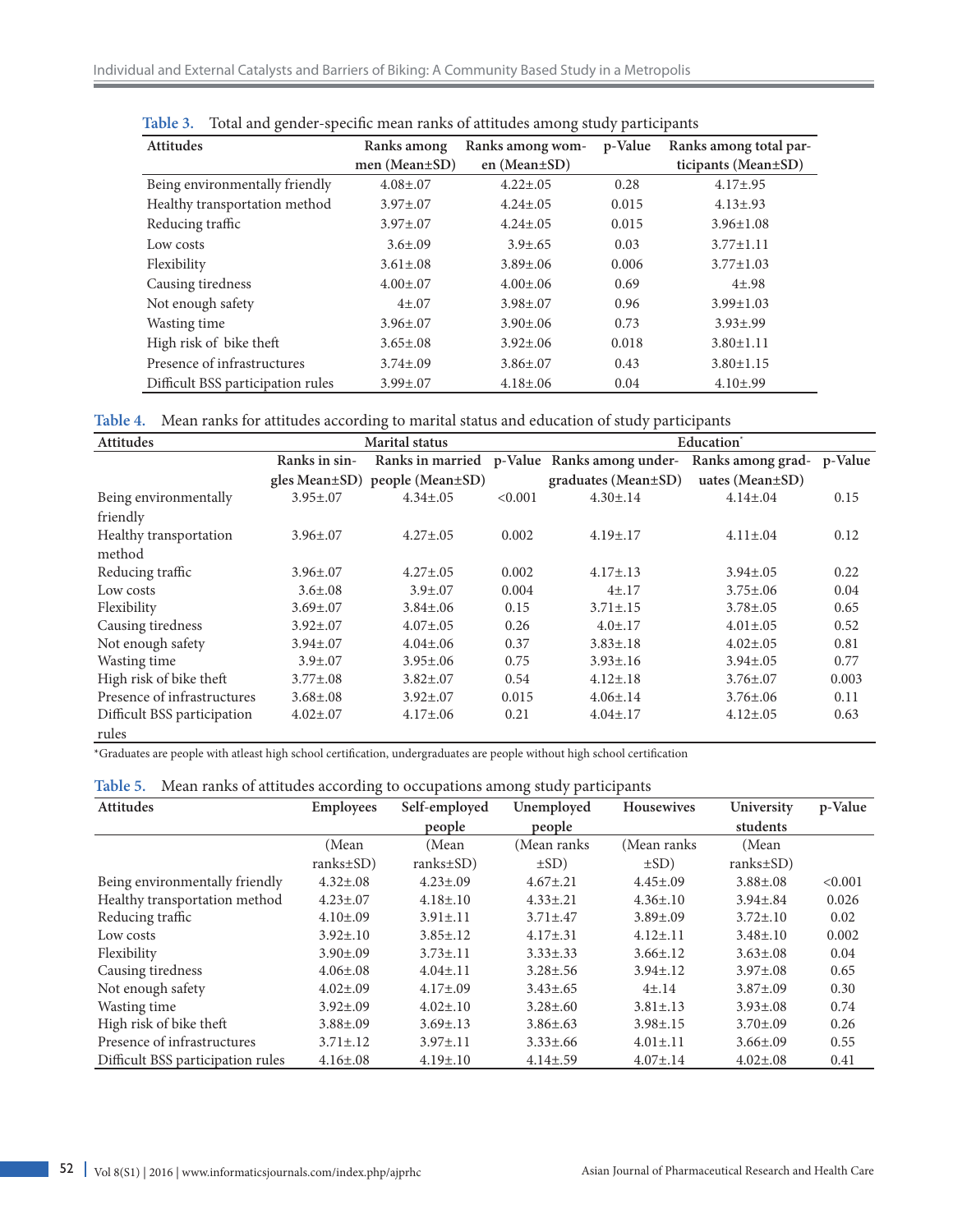| <b>Attitudes</b>         | Car ownership status  |                       |         | Car price          |                          |         |
|--------------------------|-----------------------|-----------------------|---------|--------------------|--------------------------|---------|
|                          | Not owning a car      | Owning a car          | p-Value | <500 million Rials | $\geq$ 500 million Rials | p-Value |
|                          | $(Mean ranks \pm SD)$ | $(Mean ranks \pm SD)$ |         | (Mean ranks±SD)    | $(Mean ranks \pm SD)$    |         |
| Being environmentally    | $4.11 \pm .98$        | $4.23 \pm .90$        | 0.25    | $4.15 \pm .96$     | $4.23 \pm .83$           | 0.66    |
| friendly                 |                       |                       |         |                    |                          |         |
| Healthy transportation   | $4.12 \pm .94$        | $4.14 \pm .91$        | 0.63    | $4.08 \pm .96$     | $4.13{\pm}.99$           | 0.48    |
| method                   |                       |                       |         |                    |                          |         |
| Reducing traffic         | $3.96 \pm 1.15$       | $3.97 \pm 1.04$       | 0.18    | $4.03 \pm 1$       | $3.99 \pm 1$             | 0.69    |
| Low costs                | $3.80 \pm 1.09$       | $3.75 \pm 1.14$       | 0.71    | $3.80 \pm 1$       | $3.76 \pm 1$             | 0.69    |
| Flexibility              | $3.76 \pm .99$        | $3.78 \pm 1.05$       | 0.63    | $3.70 \pm 1$       | $3.85 \pm 1$             | 0.12    |
| Causing tiredness        | $3.91 \pm .98$        | $4 + .97$             | 0.02    | $4 + .99$          | $3.98 \pm 1$             | 0.81    |
| Not enough safety        | $3.90 \pm 1.03$       | $4.9 \pm 1$           | 0.02    | $3.92 \pm 1$       | $4.07 \pm 1$             | 0.16    |
| Wasting time             | $3.81 \pm 1.01$       | $4.08 \pm .95$        | 0.01    | $3.96 \pm .89$     | $3.97 \pm 1$             | 0.47    |
| High risk of bike theft  | $3.82 \pm 1.05$       | $3.78 \pm 1.18$       | 0.97    | $3.80 \pm 1.19$    | $3.77 \pm 1$             | 0.59    |
| Presence of infrastruc-  | $3.70 \pm 1.18$       | $3.91 \pm 1.12$       | 0.04    | $3.68 \pm 1$       | $3.96 \pm 1$             | 0.03    |
| tures                    |                       |                       |         |                    |                          |         |
| Difficult BSS participa- | $4.04 \pm 1.01$       | $4.15 \pm .96$        | 0.30    | $4.10 \pm .98$     | $4.10 \pm 1$             | 0.82    |
| tion rules               |                       |                       |         |                    |                          |         |

**Table 6.** Mean ranks of attitudes according to car ownership and car price among study participants

of separate pathways, using public vehicles (bus, taxi, and metro) let people to bypass heavy traffics of private cars and either get rid of the usual trouble of low parking room at their destination.

# **5. Conclusion**

In our study, higher socioeconomic status and education did not accompany with higher perceptions of biking benefits. Cultural interventions are the mainstay measures to promote cycling in Iran. Educational programs at academic settings can also be valuable. BSS participation rules should be set based on people's preferences.

# **6. Conflict of Interests**

No conflicts of interests.

# **7. References**

- 1. Ahmadi S, Heidari A, Mirfardi A, Mardani Z. Sociological analysis of the relationship between attitudes toward biking and rates of bike using in short urban travels. Journal of Applied Sociology. 2013 Spring; 24(1):123–36. Persian.
- 2. Campbell ME, Bopp M. An examination of the relationship of interpersonal influences with walking and biking to work. J Public Health Manag Pract. 2013 Nov-Dec; 19(6):521–4.
- 3. de Geus B, De Smet S, Nijs J, Meeusen R. Determining the

intensity and energy expenditure during commuter cycling. Br J Sports Med. 2007 Jan; 41(1):8–12.

- 4. Dill J, Voros K. Factors affecting bicycling demand: initial survey findings from the Portland, Oregon, region. Transportation Research Record: Journal of the Transportation Research Board. 2007; 2031:9–17.
- 5. Garrard J, Rose G, Lo SK. Promoting transportation cycling for women: the role of bicycle infrastructure. Prev Med. 2008 Jan; 46(1):55–9.
- 6. Hataminejad H, Ashrafi Y. The role of bicycle in urban sustainable transportation case study: Bonab City. Human Geography Research Quarterly. 2010; 41(70):45–63. Persian.
- 7. Jing C, Zhao Z. Research on antecedents and consequences of factors affecting the bike sharing system—Lessons from capital bike share program in Washington, DC. International Conference on Logistics Engineering, Management and Computer Science (LEMCS 2015). 2015 July 29-31; Shenyang, China. Atlantis Press; 2015.
- 8. Khademolhoseini E, Rahmatu GH, Nejad RG. Investigation of the strategy for reducing load of urban traffic (Study of Shiraz). Amayesh. 2010 Spring; 3(8):1–19. Persian.
- 9. Afridi AK, Safdar M, Khattak MMAK, Khan A. Health risks of overweight and obesity-An over view. Pakistan Journal of Nutrition. 2003; 2(6):350–60.
- 10. Khan EB, Ramsey LT, Brownson RC, Heath GW, Howza EH, Powell KE, et al. The effectiveness of interventions to increase physical activity: A systematic review. American Journal of Preventive Medicine. 2002; 22(4):73–107.
- 11. Kollenberg W, Látková P, Vogt C, Rodríguez A. Active transportation among elementary-aged students: walking or biking to and from school. Proceedings of the 2008 Northeastern Recreation Research Symposium; [Accessed 2016 Apr 8]; Available from: http://www.nrs.fs.fed.us/pubs/ gtr/gtr-p-42papers/03knollenberg-p-42.pdf. p. 15–20.